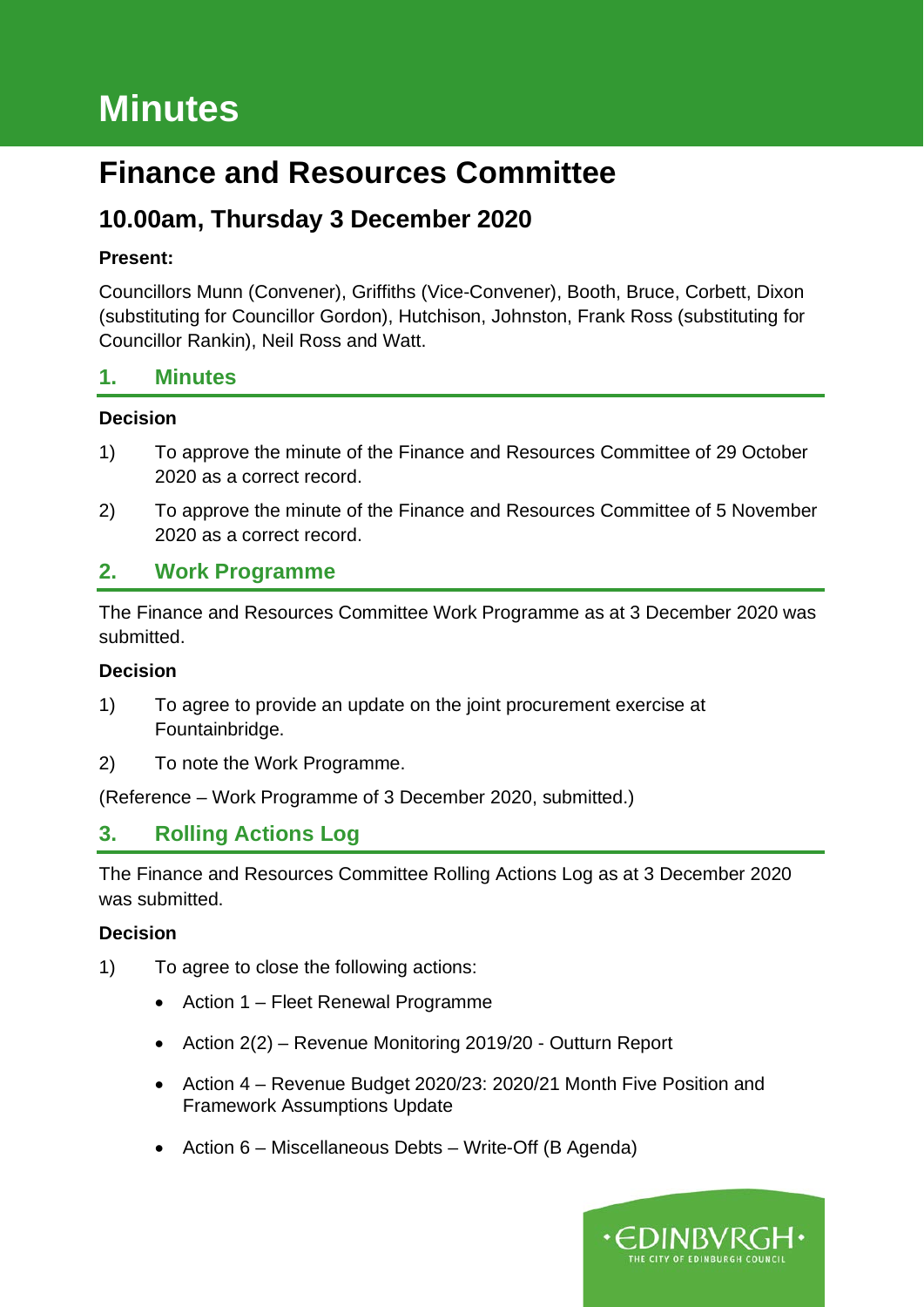- Action 7(2) The City of Edinburgh Council Charitable Trusts Report to Those Charged with Governance on the 2019/20 Audit
- Action 8(1) Consultants Costs 2019/20
- Action 9 2019-20 Common Good Annual Performance Report
- 2) To otherwise note the remaining outstanding actions.

(Reference – Rolling Actions Log of 3 December 2020, submitted.)

## **4. Business Bulletin**

The Finance and Resources Committee Business Bulletin for December 2020 was submitted.

#### **Decision**

To note the Business Bulletin.

(Reference – Business Bulletin, 3 December 2020, submitted.)

## **5. Revenue Budget 2020/21: Progress Update**

On 29 October the Finance and Resources Committee considered an update on the Revenue Budget 2020/23. A further interim update was provided to the meeting of 3 December 2020 on the estimated expenditure and income impacts of the COVID-19 pandemic upon the Council and its Arm's-Length External Organisations (ALEOs) during 2020/21, alongside offsetting sources of confirmed or anticipated funding. This analysis indicated an increase in the residual gap from £5.1m to £6.8m since consideration of the previous report.

Representatives from the Council's ALEOs were in attendance to answer questions.

- 1) To note the increase in the projected year-end overspend from £5.1m to £6.8m, resulting in a further potential call on the Council's unallocated reserves.
- 2) To note that the expenditure and income projections set out within the report would continue to be subject to significant uncertainty and potential variation given current events.
- 3) To note the further updates on the development of an income compensation scheme and availability of potential financial flexibilities.
- 4) To note that a more detailed update, based on analysis of actual expenditure and income to the end of November and taking account, as appropriate, of other potential or confirmed sources of funding, would be presented to the Finance and Resources Committee's next meeting on 21 January 2021.
- 5) To note that in order to maintain alignment with the Council's wider Sustainability Programme, potential spend to save projects contributing towards a Green Recovery would now also be presented to the committee on 21 January 2021.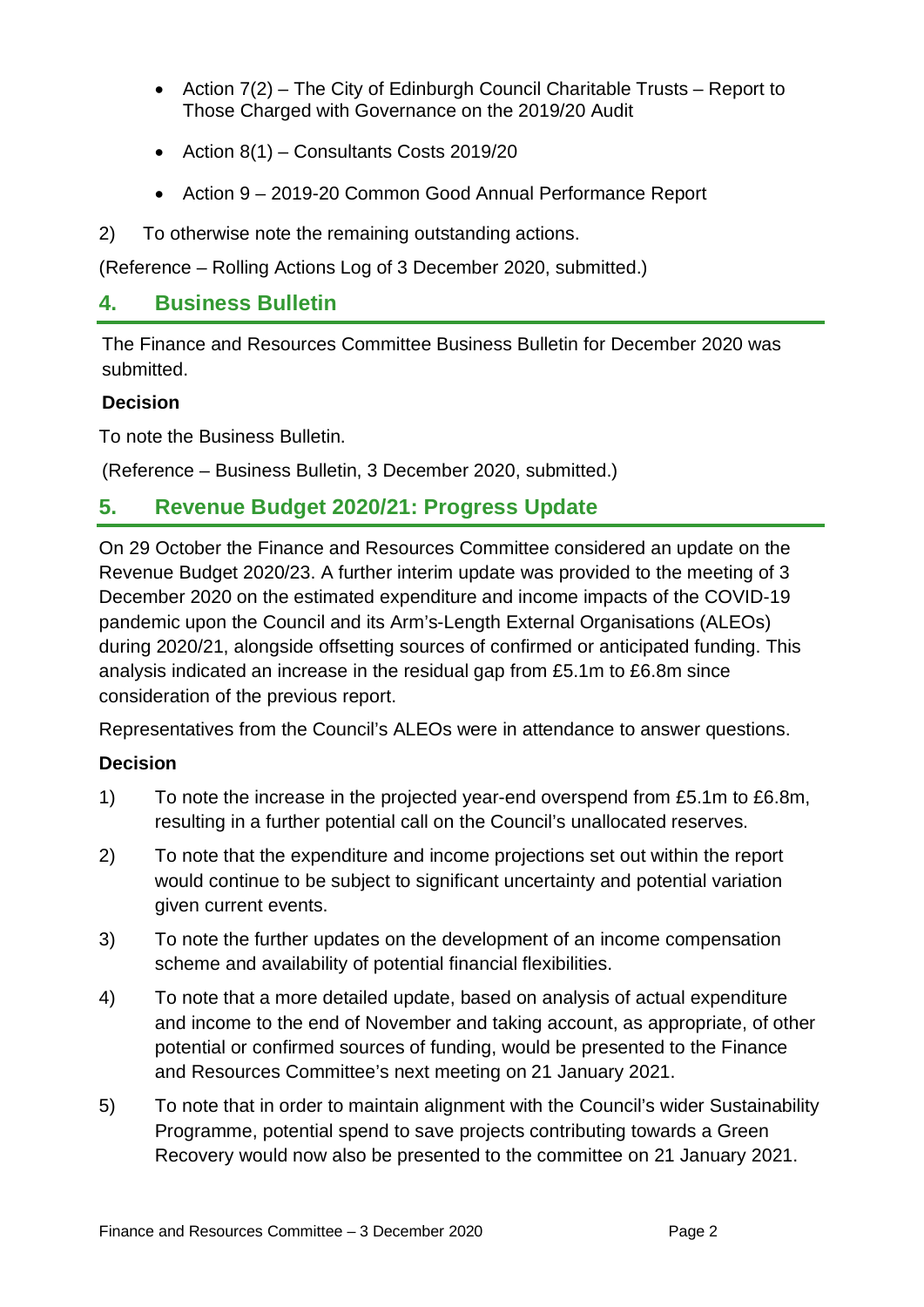6) To agree to provide an update on the amount which had been spent of the £100k funding allocated to Marketing Edinburgh.

(References – Finance and Resources Committee, 29 October 2020 (item 5); report by the Executive Director of Resources, submitted.)

#### **Declarations of interest**

Councillors Bruce and Dixon declared non-financial interests in the above item of business as Directors of Edinburgh Leisure.

## **6. Treasury Management: Mid-Term Report 2020/21**

An update was provided on Treasury Management activity undertaken in the first half of 2020/21.

#### **Decision**

- 1) To note the mid-term report on Treasury Management for 2020/21.
- 2) To refer the report to the City of Edinburgh Council for approval and subsequent remit by the City of Edinburgh Council to the Governance Risk and Best Value Committee for scrutiny.

(Reference – report by the Executive Director of Resources, submitted.)

## **7. Corporate Health and Safety Strategy and Plan 2020–2022**

The unprecedented challenges from Covid-19 to Edinburgh's communities and Council services had led to all Directorates having to adapt and renew, creating new ways to deliver services efficiently in this current, high risk, environment.

The focus of the 2020–22 Health and Safety Strategy and Plan was to re-align the current Corporate Health and Safety arrangements to reflect upon, and support addressing these challenges within the Council, whilst maintaining the existing statutory health and safety offering.

#### **Decision**

To approve the 2020-22 Council Health and Safety Strategy and Plan.

(Reference – report by the Executive Director of Resources, submitted.)

## **8. Award of Contract for an Employee Benefits Platform**

Approval was sought to award the contract for an Employee Benefits Platform to SME HCI LIMITED (trading as Vivup), to commence on 21 December 2020, for a period of five years, for a value of up to £20m of salary sacrifice funds over the Contract term.

- 1) To approve the award of a Contract for an Employee Benefits Platform to SME HCI LIMITED (trading as Vivup) for a period of five years commencing on 21 December 2020.
- 2) To approve a recommended award of up to £20m in value for salary sacrifice for the goods and services that employees chose over the full Contract term. This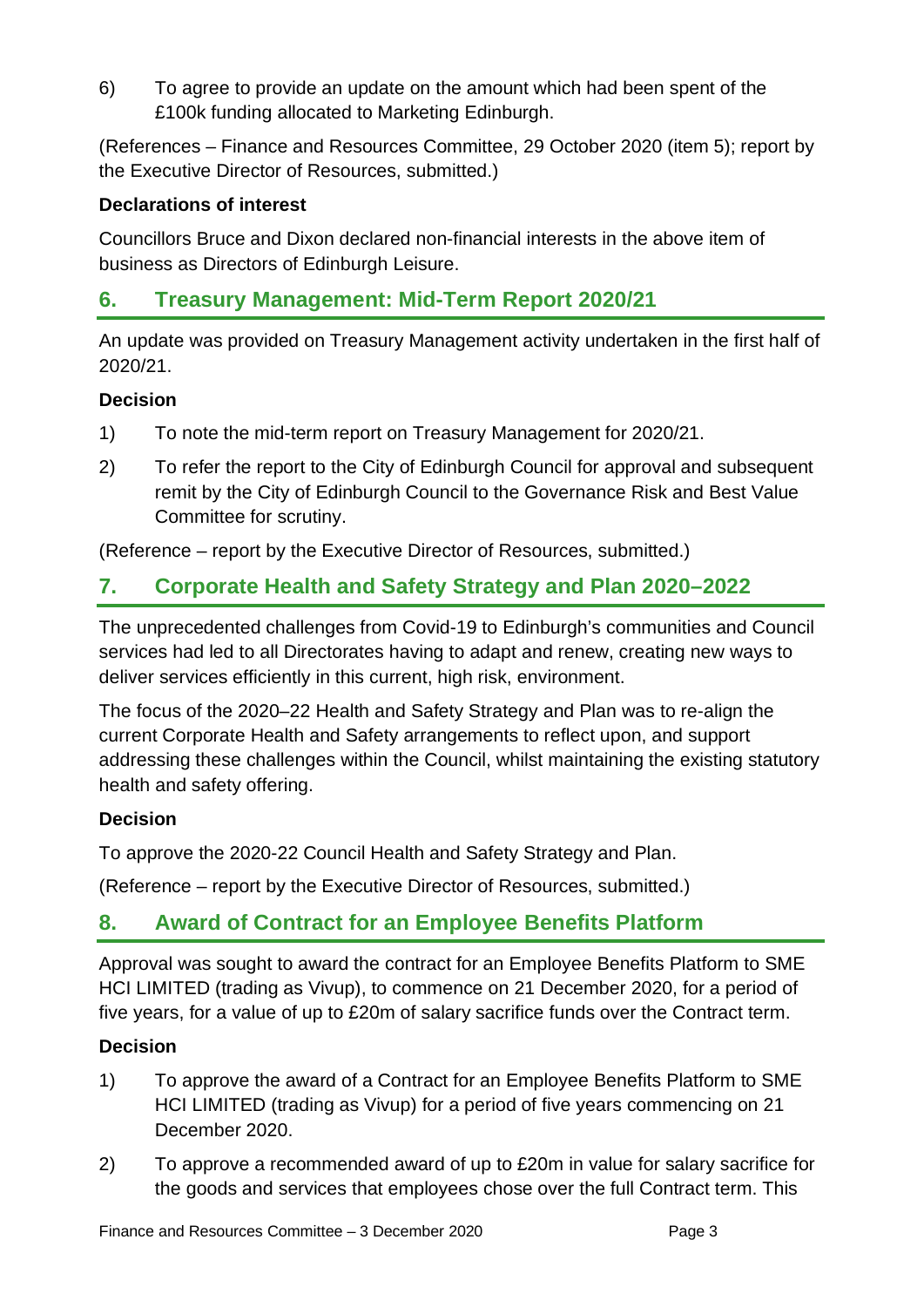would allow for a potential increase of up to 5% in employee numbers participating in salary sacrifice to take advantage of a wider range of benefits.

- 3) To note that there would be no cost, excepting additional resource to manage and administer, to the Council for set up or access to the Employee Benefits Platform.
- 4) To agree to provide a timetable for introducing further schemes into the Employee Benefits Platform.

(Reference – report by the Executive Director of Resources, submitted.)

## **9. Tron Kirk, Edinburgh**

#### **a) Deputation**

A written deputation was presented on behalf of Edinburgh World Heritage.

The deputation set out their requests for City of Edinburgh Council funding and their supporting argument, including their future plans for use of the Tron.

The deputation asked;

- For a reduction in rent to £1,000 a month.
- For a contribution of 10% of the building costs, estimated to be £500,000 £600,000.
- For a commitment to explore various options to fund the capital works in the Old Town within the Roads Renewal programme.

#### **b) Report by the Executive Director of Resources**

An update was provided on the Edinburgh World Heritage Trust (EWHT) proposals for the Tron Kirk. Details were included on the requirements for the Council to commit capital funding to the project.

#### **Motion**

- 1) To note the contents of the report and the work that had been carried out by both officers and EWHT to realise the Tron Kirk project.
- 2) To further note that if the project were to proceed there would be a substantial impact on the Capital Budget Strategy that would negatively impact capital projects across the city.
- 3) To therefore agree Option A in the report and to instruct officers to bring forward a report on the short and longer term future of the building to a future meeting of the Finance and Resources committee.
- moved by Councillor Munn, seconded by Councillor Griffiths

#### **Amendment**

To instruct officers to forecast £560,000 towards the project and include it within the revised Capital Budget Strategy, when presented to Committee in January 2021.

moved by Councillor Hutchison, seconded by Councillor Bruce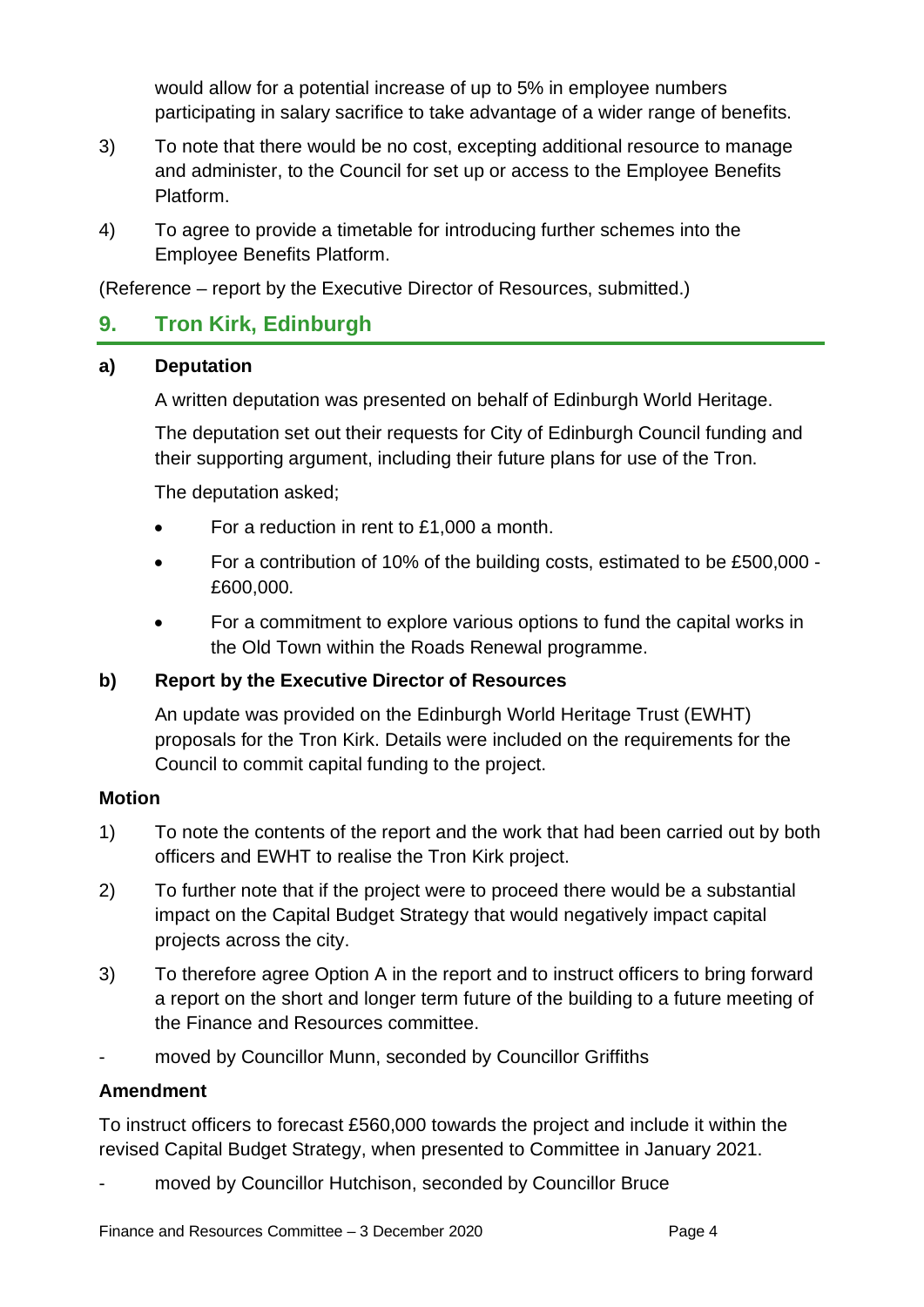### **Voting**

For the motion **For the motion For the motion** For the amendment - 3 votes

(For the motion – Councillors Booth, Corbett, Dixon, Griffiths, Munn, Frank Ross, Neil Ross and Watt.

For the amendment – Councillors Bruce, Hutchison and Johnston.)

#### **Decision**

To approve the motion by Councillor Munn.

(References – Finance and Resources Committee of 5 March 2020 (item 42); report by the Executive Director of Resources, submitted.)

## **10. Workforce Dashboard – September 2020**

A summary was provided of workforce metrics for the core and flexible workforce, absence, transformation/redeployment, risk, and performance, as detailed on the Finance and Resources Committee Workforce Dashboard, for the period of September 2020.

#### **Decision**

- 1) To note the workforce information contained in the dashboard.
- 2) To agree to provide a comparison of last year's figure to the £457.5m salary pay bill in the report.
- 3) To agree to provide further analysis on the 546 acting up/seconded staff figure.

(Reference – report by the Executive Director of Resources, submitted.)

## **11. Queensferry Harbour Repairs**

The current condition of Queensferry Harbour was highlighted and approval sought for allocation of a budget to undertake repairs to avoid further deterioration of the structure.

The cost of any repairs would be met from the Common Good Fund. Consultant Engineers had estimated costs of £0.298m to undertake urgent works and it was recommended that a budget of up to £0.5m would be made available from the Common Good Fund.

#### **Decision**

- 1) To approve the repair work to be undertaken to avoid further deterioration of the structure of Queensferry Harbour and that a phased approach would be taken to the repairs.
- 2) To further approve that the cost of urgent repairs, with a budget of up to £0.5m, would be met from the Common Good Fund.

(References – Finance and Resources Committee of 5 November 2020 (item 4); report by the Executive Director of Resources, submitted.)

#### **Declarations of interest**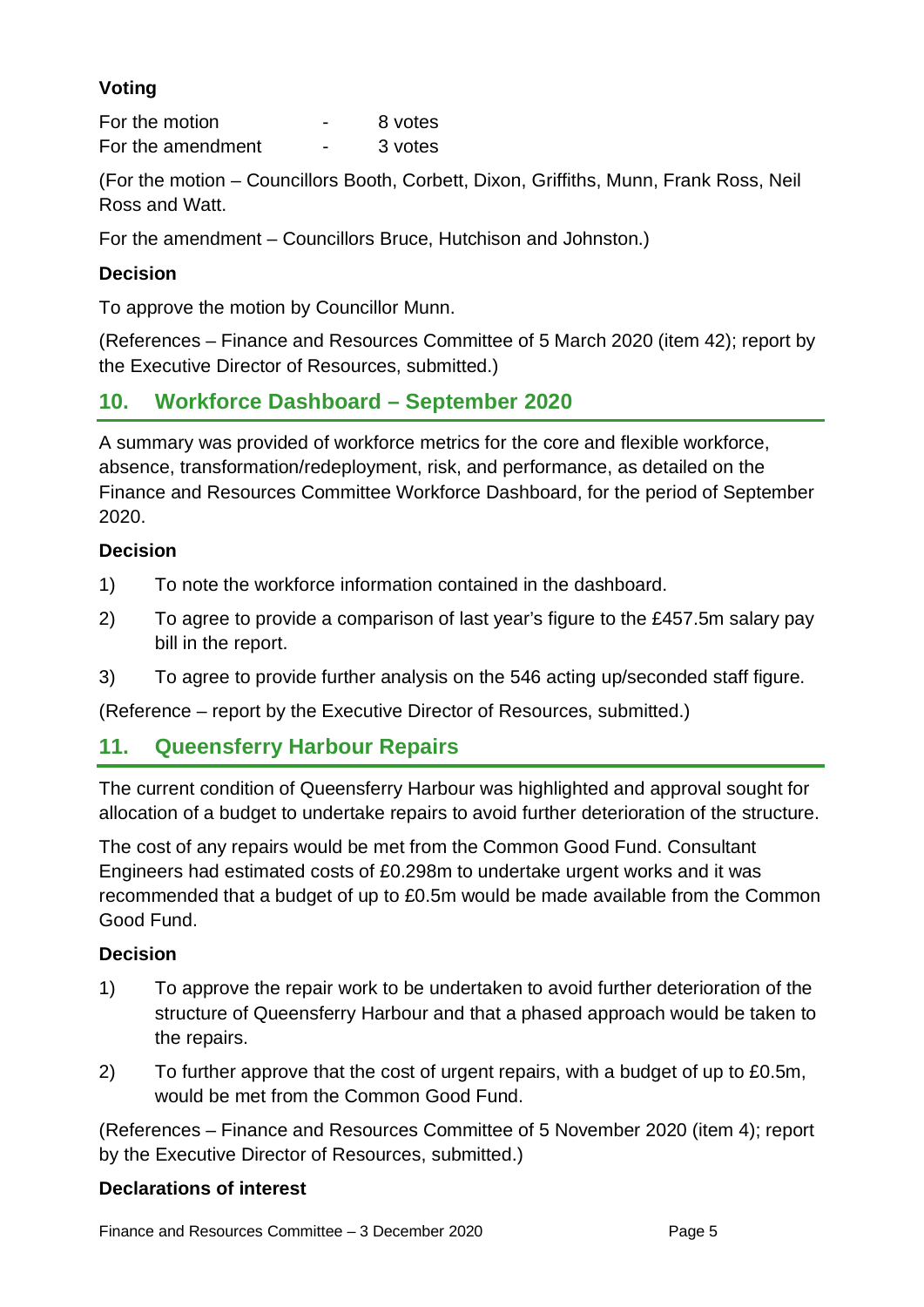Councillor Hutchison declared a non-financial interest in the above item of business as Vice-Convener of Hawes and Longcraig Pier Users Committee.

## **12. Award of Contract for the Treatment and Disposal of Bulky Waste**

Approval was sought to award a contract for the treatment and disposal of bulky waste to Hamilton Waste and Recycling Services Limited. The contract would begin on 18 January 2021 for an initial period of three years, with options to extend for up to two further periods of 12 months each, at a total estimated net cost of £1,583,400.

#### **Decision**

- 1) To approve the award of contract for the treatment and disposal of bulky waste.
- 2) To approve the contract terms to begin on 18 January 2021 for an initial period of three years, with the option to extend for up to two further periods of 12 months, at a total estimated net cost of £1,583,400.

(Reference – report by the Executive Director of Place, submitted.)

## **13. Waiver Extension for Haulage of Waste to Disposal Outlets**

Approval was sought for the Council to sell 89 homes held in the Telford NHT 2011 Limited Liability Partnership (LLP) to LAR Housing Trust, to be retained as affordable rented housing whilst ensuring that those tenants who were willing and able to purchase a home within the development were provided with an opportunity to do so.

#### **Decision**

- 1) To note the current arrangements for the haulage of waste to disposal outlets and that the procurement of a new contract for this would be concluded shortly.
- 2) To approve an extension to the existing waiver to enable the procurement process to be concluded and for the appropriate handover of activities to new suppliers if appropriate. The terms of the extension are set out below:
	- i) If Transfer of Undertakings (Protection of Employment) Regulations (TUPE) applied, a 13-week extension from 1 February 2021 to 1 May 2021 would be required for the current waiver to enable the appropriate transfer activities to take place.
	- ii) If TUPE did not apply, an extension of four weeks would be required to conclude the award of contract to the existing suppliers.
- 3) To note that £65,000 of additional costs were incurred between March and October 2020 due to increased haulage requirements resulting from the effects of the Covid-19 pandemic.
- 4) To note the value of the 13-week extension of current waiver would be in the region of £315,000, while the value of a four week extension would be in the region of £142,000.

(Reference – report by the Executive Director of Place, submitted.)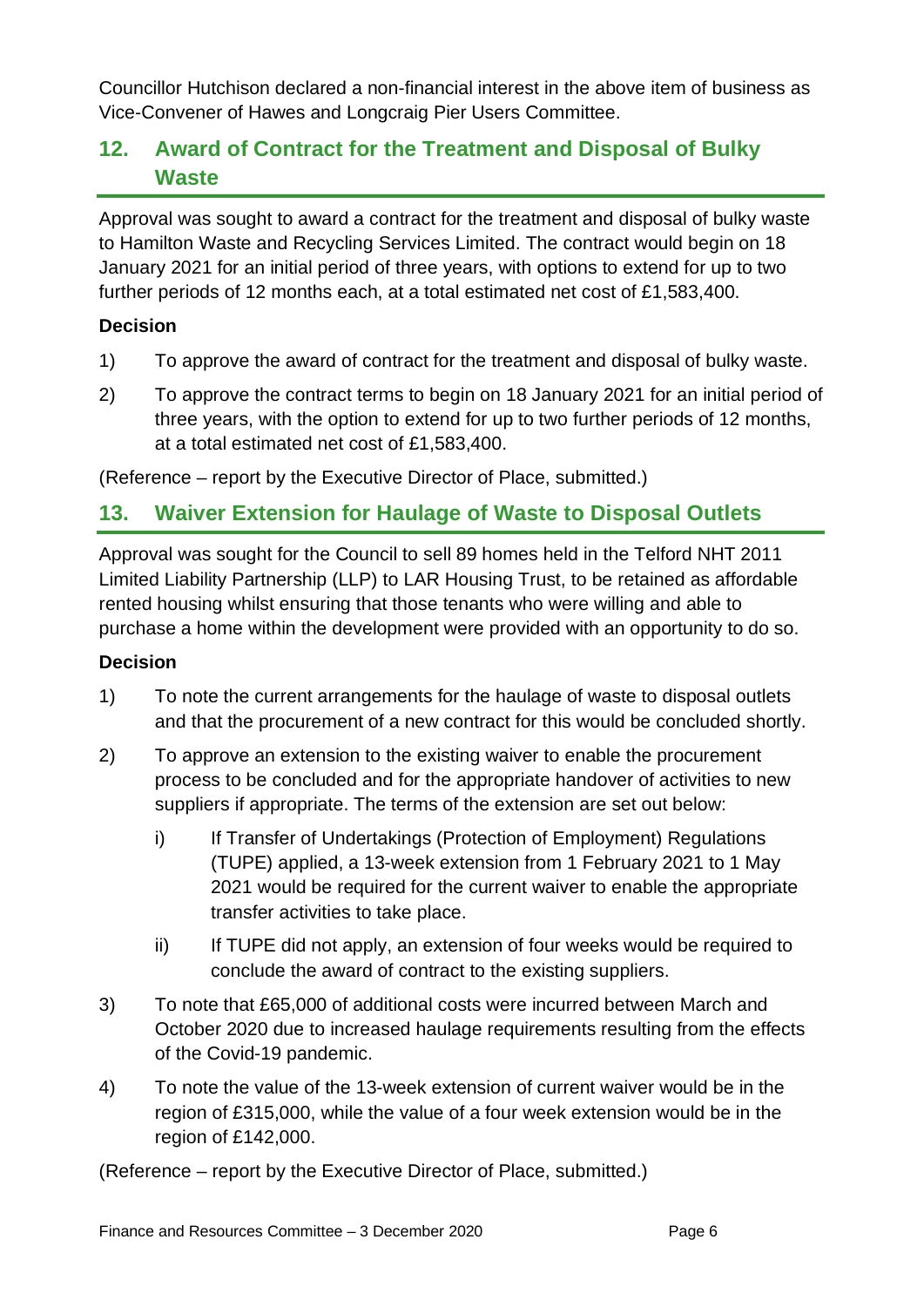## **14. Contract Extensions for Edinburgh Employability Services**

Approval was sought to extend the current Supported Employment and Complex Needs Employability Services contracts, via a waiver of Contract Standing Orders (CSOs), for a six month period from 1 April 2021 up until 30 September 2021, with the option to extend for up to a further six-month period if required from 1 October 2021 until 31 March 2022. This would allow sufficient time to consult with clients and providers to perform the review and to re-procure replacement services if required.

#### **Decision**

- 1) To approve the extension of the Supported Employment and Complex Needs Service contracts, via a waiver of CSOs, for a six month period from 1 April 2021 until 30 September 2021, with the option to extend for up to a further six-month period if required from 1 October 2021 until 31 March 2022 at a total maximum value of £1,846,748.
- 2) To note that the Edinburgh Targeted and Integrated Employability Service (ETIES) was also under review and would be extended as per the current contract terms until 31 March 2022 with the option to terminate with six months' notice if a replacement service was required.

(Reference – report by the Executive Director of Place, submitted.)

## **15. Contract Award for Managed Print Services**

Approval was sought to award two contracts for Managed Print Services. The contracts would each last for a period of 5 years with the option to extend for 2 periods of up to 12 months. The total value of the contracts over 7 years was estimated to be £6,056,949.

#### **Decision**

To approve the award of two contracts for Managed Print Services each for a period of five years with the option to extend for two periods of up to 12 months, at the sole discretion of the Council, as follows:

- 1) Lot 1b "Multifunctional Devices and Associated Services" to Apogee Corporation Limited with an estimated seven-year value of £5,658,185.
- 2) Lot 2 "Print Services" to Apogee Corporation Limited with an estimated seven year value of £398,764.

(Reference – report by the Executive Director of Resources, submitted.)

## **16. 65 Shore, Edinburgh – Proposed New Lease**

Zak Hanif & Aytac Gul currently occupied 65 Shore, Edinburgh on a missive of let which would expire on 30 May 2021. Approval was sought to grant the tenant a 15 year lease from 31 May 2021 on the terms and conditions outlined in the report.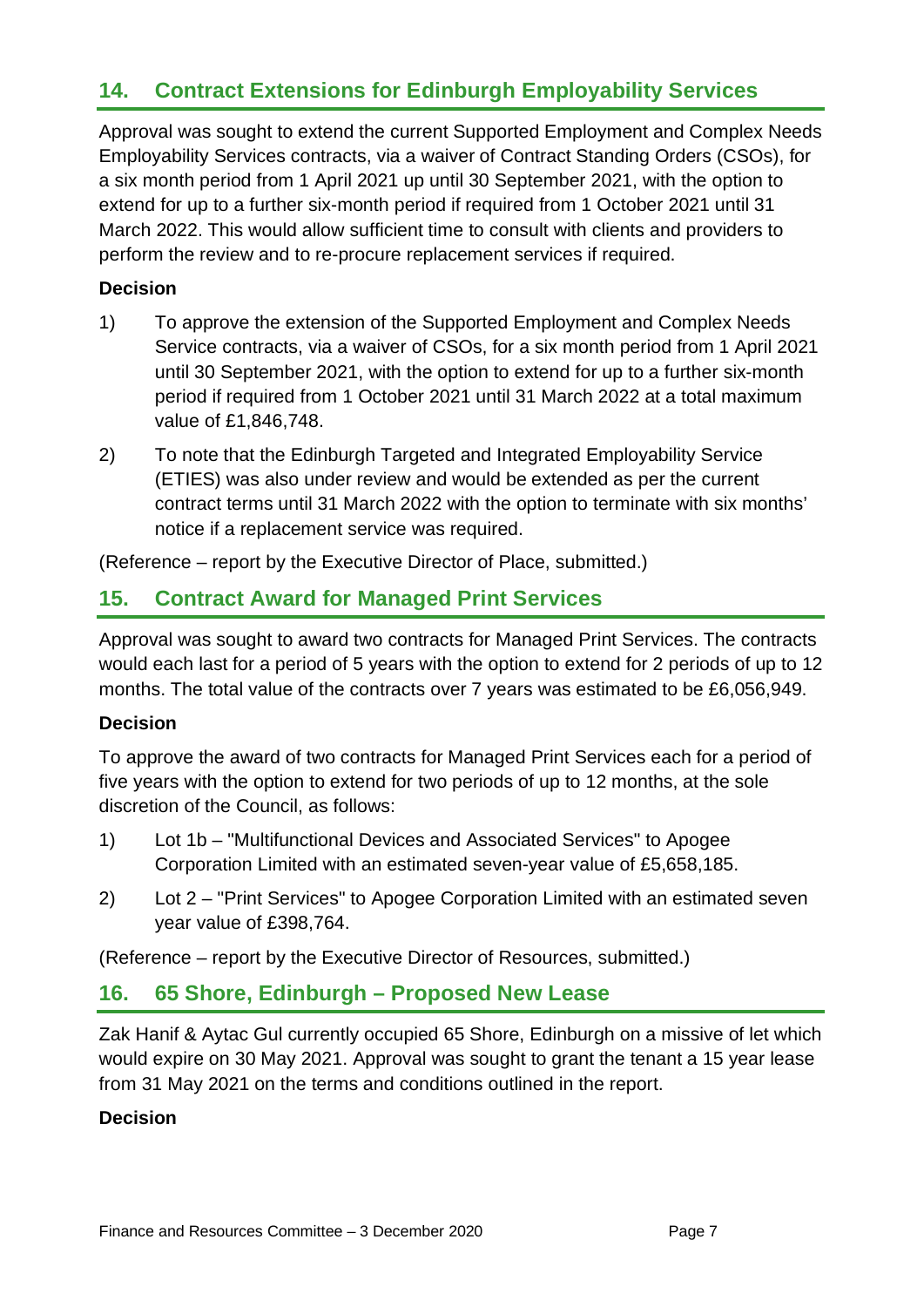To approve a 15 year to lease to Zak Hanif & Aytac Gul of premises at 65 Shore, Edinburgh on the terms outlined in this report and on other terms and conditions to be agreed by the Executive Director of Resources.

(Reference – report by the Executive Director of Resources, submitted.)

## **17. Gilmore Park, Fountainbridge, Edinburgh – Proposed Substation Lease**

The proposed development of the Council owned land at Fountainbridge required a relocation of an existing substation. Approval was sought to grant a 146-year ground lease on land at Gilmore Park, Fountainbridge on the terms and conditions outlined in the report.

#### **Decision**

To approve the 146-year ground lease to SPD Distribution Plc of land at Gilmore Park, Fountainbridge, Edinburgh on the terms outlined in this report and on other terms and conditions to be agreed by the Executive Director of Resources.

(Reference – report by the Executive Director of Resources, submitted.)

## **18. Summary Report on Property Transactions Concluded under Delegated Authority**

A summary was provided of all lease agreements, etc. concluded in terms of the Council's 'Scheme of Delegation to Officers'. This delegated authority currently extended to the conclusion of all new leases of up to five years in length where the rental was no greater than £50,000 per annum and rent reviews where the rental was no greater than £50,000 per annum. The authority also included the sale of property which had been declared surplus to the requirements of the Council and sold on the open market to the highest bidder. Any transactions out with these parameters would be reported separately to Committee.

#### **Decision**

- 1) To note that the 10 transactions detailed in the attached Appendix had been concluded in accordance with the terms of the Council's approved 'Scheme of Delegation to Officers'.
- 2) To agree to amend the ward details in Appendix 1 as follows: new leases 1 and 2 were within the Almond ward and the Meadows and Morningside ward should be updated to Morningside only.

(Reference – report by the Executive Director of Resources, submitted.)

## **19. Settlement of RE:FIT Saving Guarantee**

The Committee, in terms of Section 50(A)(4) of the Local Government (Scotland) Act 1973, excluded the public from the meeting during consideration of the following item of business for the reason that it involved the likely disclosure of exempt information as defined in Paragraph 8 and 9 Part 1 of Schedule 7(A) of the Act.